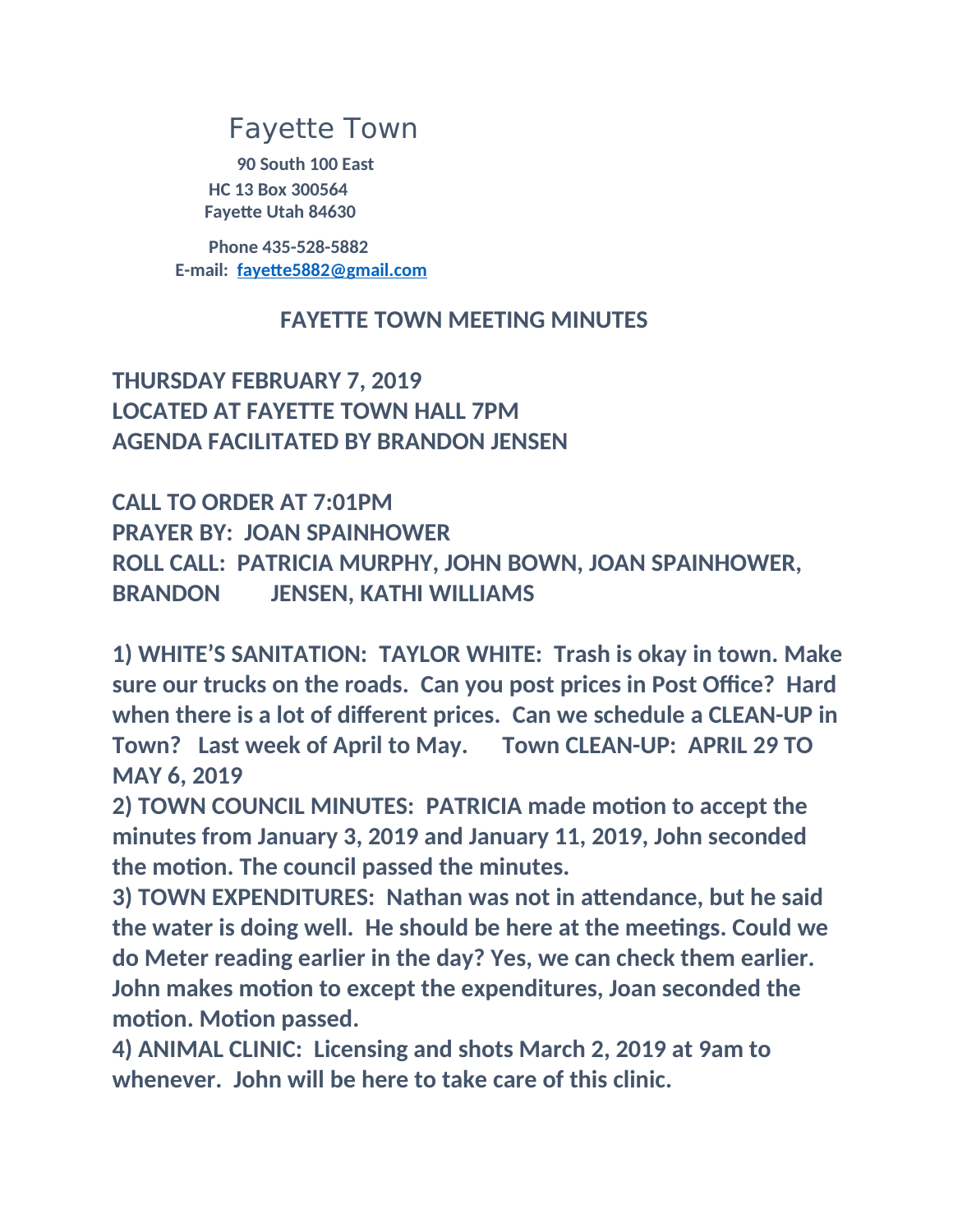**5) TOWN CLEAN-UP: April 29- May 6th 2019. May 4th we will have a Town clean-up with community, Cemetery, Fire hydrants. BBQ potluck Town provide Hamburgers and hotdogs or Dutch oven cook off. REMEMBER!!!!**

**6) WATER SECURITY DEPOSIT: Just a Security deposit of a \$100 and return in a year. Delinquent water bills should shut it off, Nathan should turn it off. Put shut off notices on door. Give them 3 months to get turned off. Some have paid monthly. We need to issue SHUT-OFF NOTICES. Pay \$50 reconnect fee. WATER BOOK needs to meet maybe the 16th or 25th? They will keep us informed.**

**7) REVIEW HOSPITAL BOARD ORDINANCE: In 1990 the Ordinance was passed, but it doesn't include the Bylaws. So, LaMar suggested us to approve the new Ordinance. It is included in the Letter from the Hospital. Lamar is retiring at the end of 2019. No pay just reimbursement.**

 **Patricia read the Ordinance of the Hospital. Patricia made motion to accept this Ordinance to replace the 1990 Ordinance. Joan seconded the motion. The Motion was passed.**

**8) CPA: The bank Statement was finalized, the PTIF accounts are accounted for so the Town. The Clerk will call the CPA for this month. 9) TALK ABOUT THE NEWS LETTER: Do we want to keep it? Send it to Town Council and then correct it if needed, then send it to the Clerk. Report school activities, Town updates. Keep it.**

**10) SEPARATION OF CLERK AND TREASURER: We need to have a budget for 2019 to 2020. Due in May. We have a CPA to help with the Office. We don't have to get another person because we have a CPA. A Town this size has lots of Volunteers and Helpers. We need to look at what we could do to separate the two offices. Re-visit next month. Need someone to go with to take Deposits to the Bank.**

### **CITIZEN'S CONCERNS:**

 **TOWN CITIZEN: Make sure of your FACTS!! When you accuse someone of false statement it can ruin someone's reputation.**